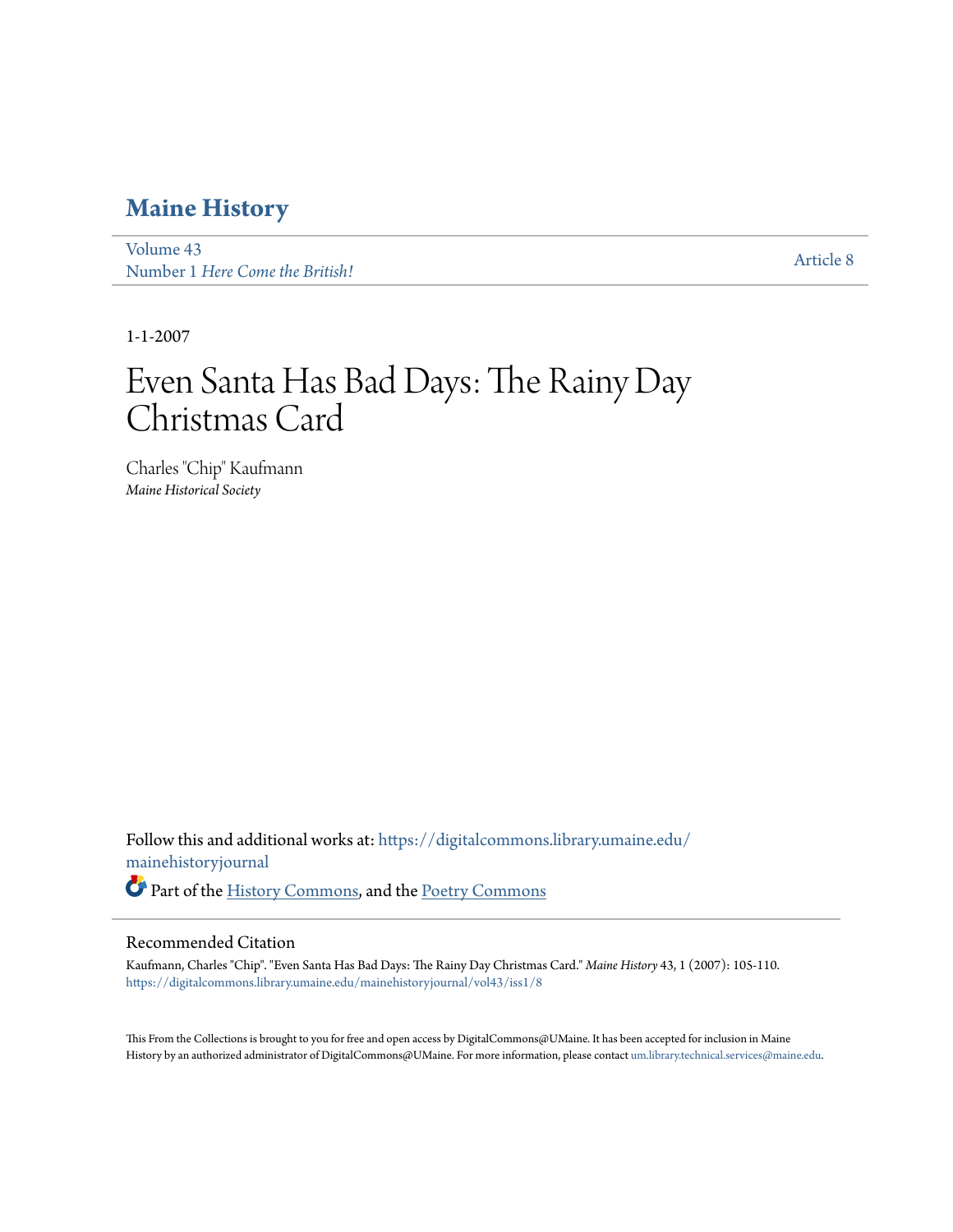### FROM THE COLLECTIONS

## *Even Santa Has Bad Days: The Rainy Day Christmas Card*

BY CHARLES KAUFMANN

T FIRST, it seems like an unlikely Christmas Card: on the outside, a<br>rainbow piercing the moody atmosphere over a Highland loch, a<br>Burnside (1844-1923). rainbow piercing the moody atmosphere over a Highland loch, a blue ribbon binding, and a poem by English writer Helen Marion Burnside, (1844-1923):

> May many a fond word gladden you, Which you may lay away Amid the precious memories That cling round Christmas Day.

And along the bottom:

With Best Christmas Wishes. THE RAINY DAY

Inside, on three separate pages, was Henry Wadsworth Longfellow's 1841 poem, *The Rainy Day*:

> The day is cold, and dark, and dreary; It rains, and the wind is never weary; The vine still clings to the mouldering wall, But at every gust the dead leaves fall, And the day is dark and dreary. My life is cold, and dark, and dreary; It rains, and the wind is never weary; My thoughts still cling to the mouldering Past,

> > *Maine History 43:1 January 2007*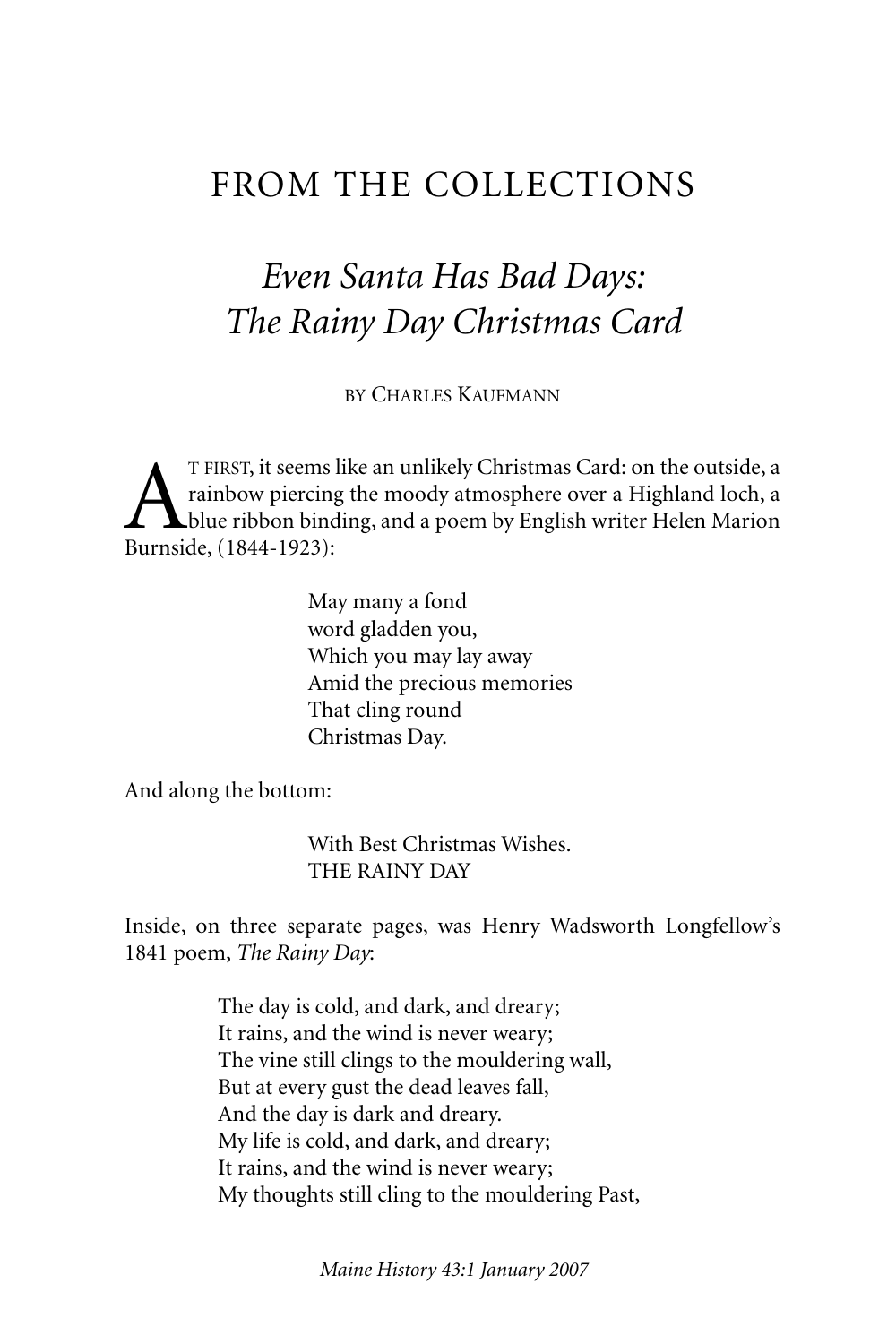

The Rainy Day Christmas Card, Maine Historical Society Collections, S-5852, Misc. Box 148/15.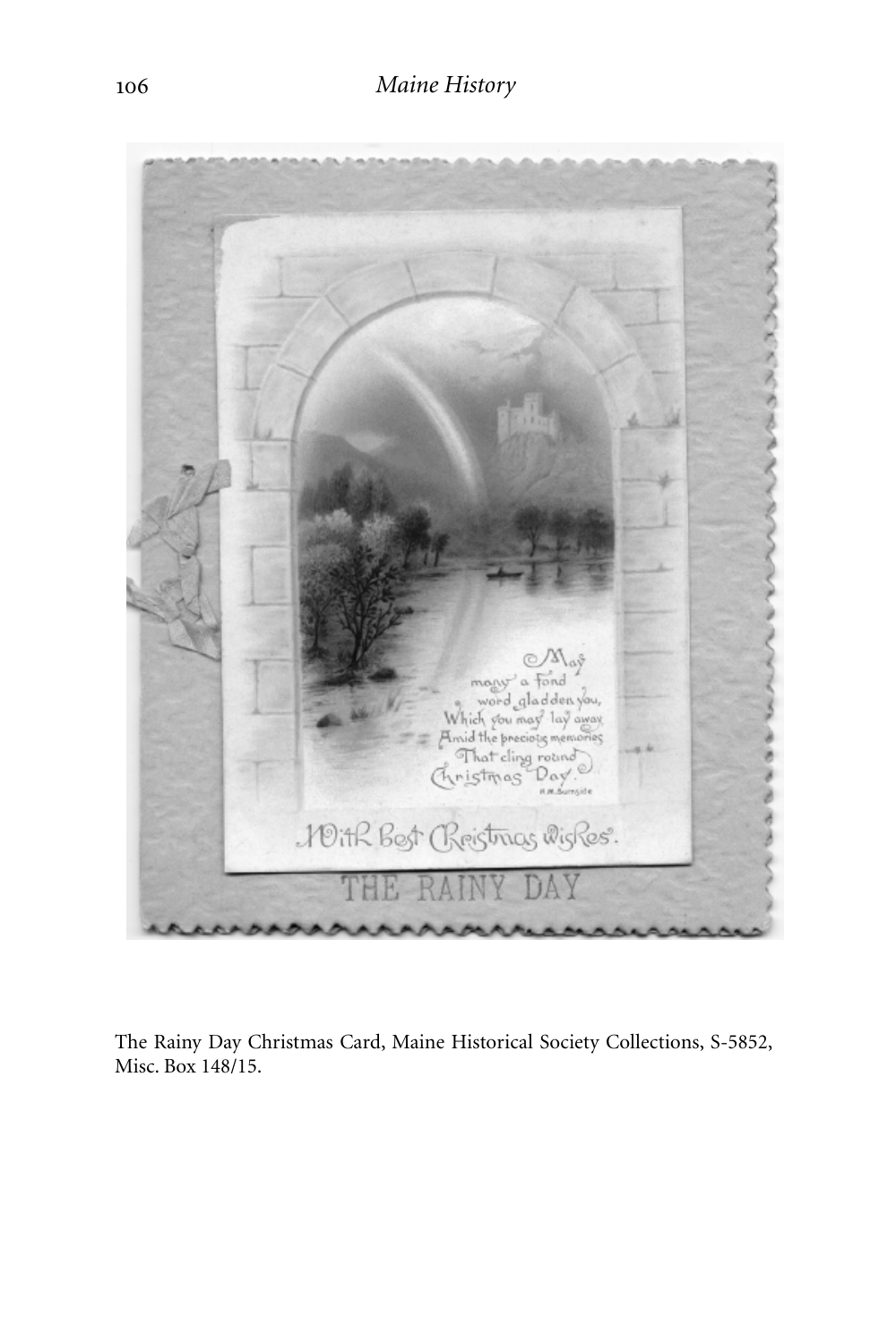But the hopes of youth fall thick in the blast, And the days are dark and dreary. Be still, sad heart! and cease repining; Behind the clouds is the sun still shining; Thy fate is the common fate of all, Into each life some rain must fall, Some days must be dark and dreary.

What sort of dreary Christmas Day greeting is this? Something to send to that favorite long-suffering Victorian? Perhaps Vincent Van Gogh (1853-1890), awash in his own self-destructive storm clouds in December 1888; or Walt Whitman (1818-1892), who wrote his last will and testament on December 24, 1891; or Sam Clemens (1835-1910), forced in 1891 to move the Europe to escape debts, and who wrote, in 1897, rephrasing the optimistic motto eight-year-old Anne Longfellow Pierce stitched into her 1818 sampler (on display in the Wadsworth-Longfellow House): "be good and you will be *lonesome*;" or – better yet – right to the source, Queen Victoria (1819-1901), dressed in black for the rest of her life in constant mourning for Albert, a victim of typhoid fever in 1861?

The Rainy Day Christmas Card, donated to the Maine Historical Society Library by Earl Shettleworth, was designed by Rafael Tuck & Sons in London and printed in the 1880s or 1890s at the First Fine Arts Works Studios, Saxony. Other Victorian Christmas cards produced by Tuck (1821-1900) contain similarly un-Christmas-like images: a bouquet of damask roses; wild flowers; apple blossoms; green Scottish heathland; idyllic fishing nets in a rural village; a country churchyard with newly-green birch trees beyond a waterfall. Clearly, behind the clouds of an English Christmas, somewhere, the sun must be shining.

A few Tuck Christmas cards contain other dreary poems, such as *Nithdale's Welcome Hame*, by Robert Burns, (1759-1796):

> Tho' stars in skies may disappear, And angry tempests gather; The happy hour may soon be near That brings us pleasant weather: The weary night o' care and grief May hae a joyfu' morrow; So dawning day has brought relief, Fareweel our night o' sorrow.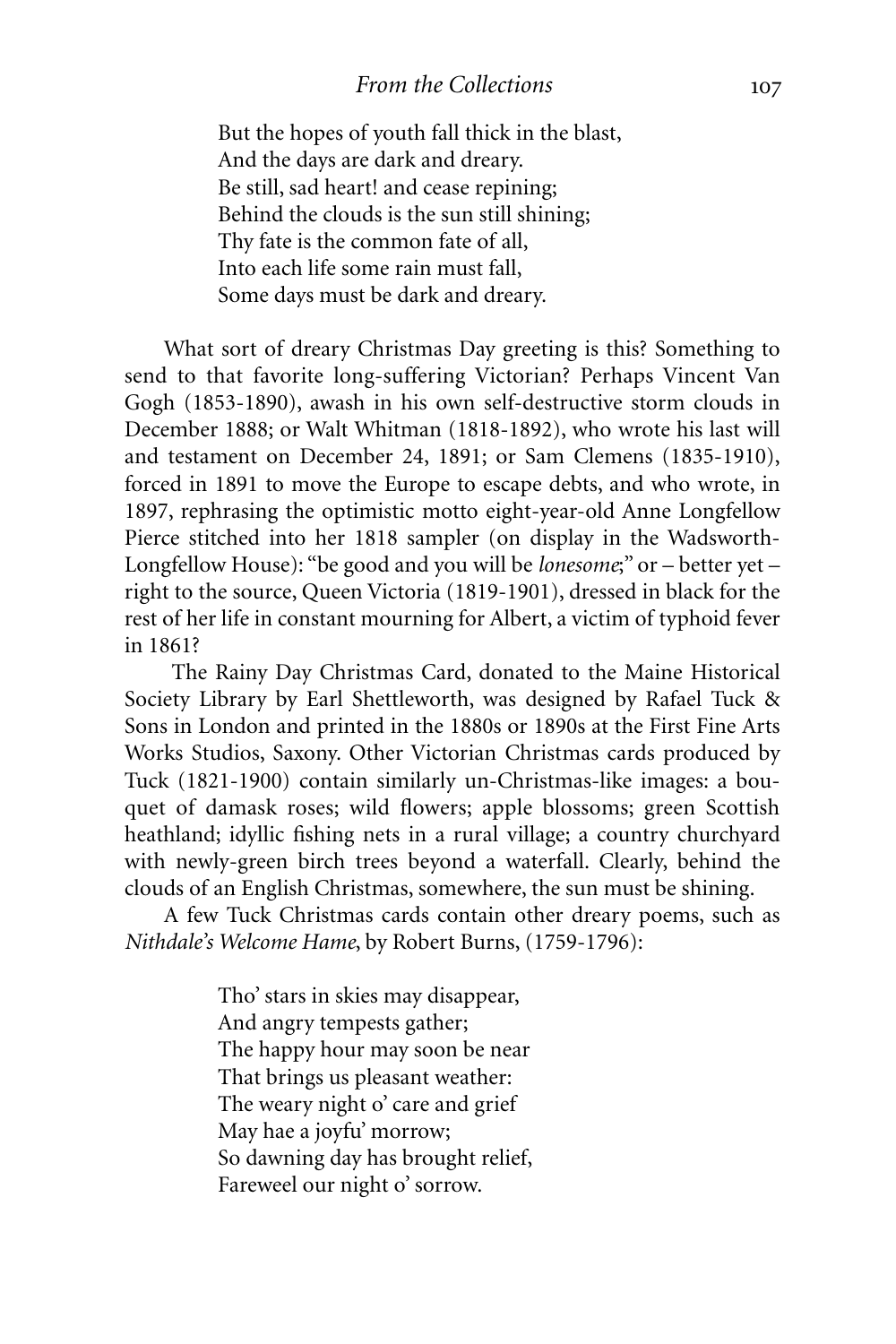

Copy of Henry Wadsworth Longfellow photo owned by Edith Longfellow, donated to the Maine Historical Society in 1907 by Mrs. Richard Henry Dana III, Maine Historical Society Collections, Henry Wadsworth Longfellow prec.1861 photo file, also catalogued in the Museum Section of the PastPerfect Data Base as A85-444.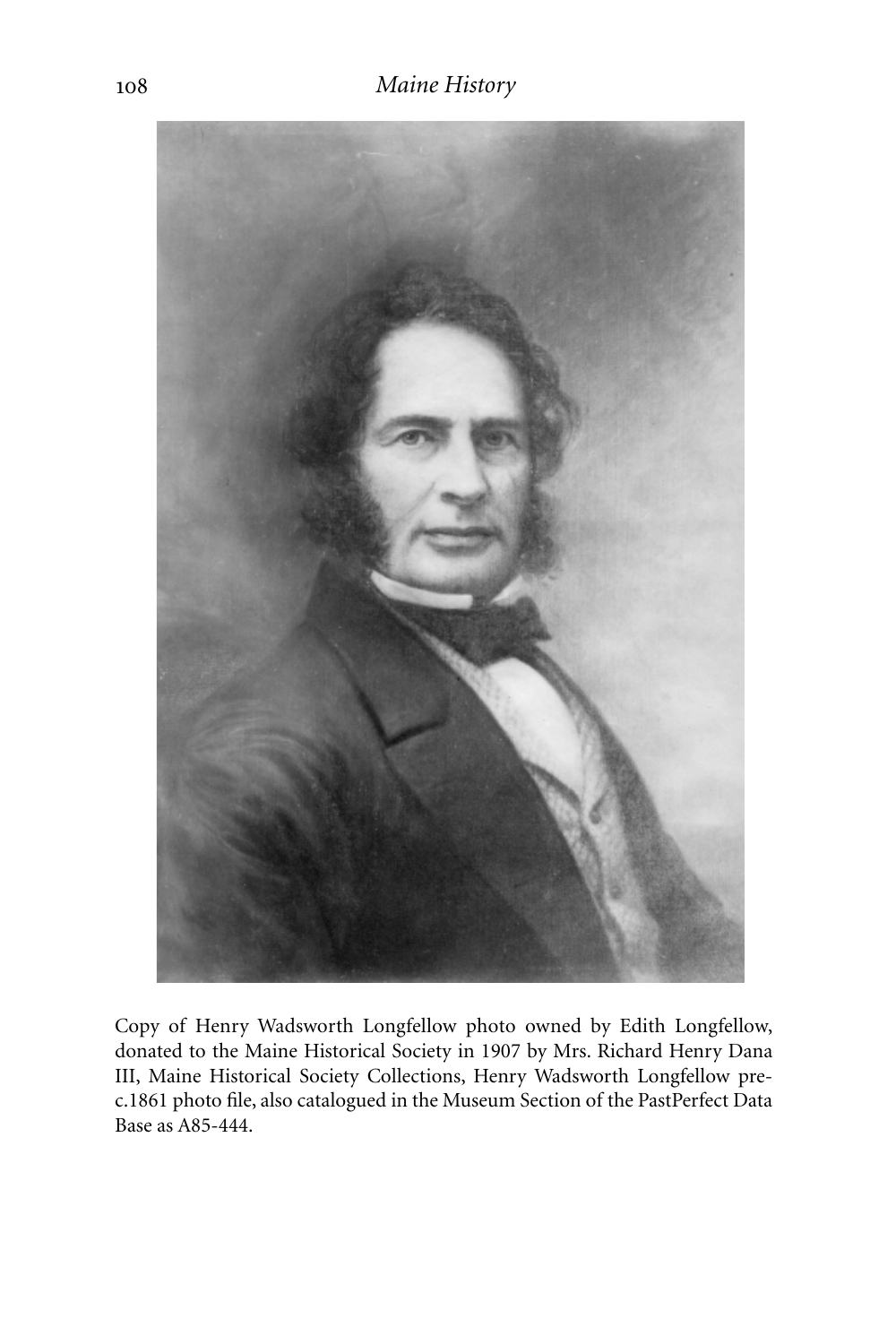As anyone who has toured the Longfellow House knows, Henry Wadsworth Longfellow (1807-1882) wrote his infamous *Rainy Day* poem while seated at the writing desk Anne later used as a sideboard in her "summer dining room." There, looking out into the gloomy gardens behind the Wadsworth-Longfellow House on a particularly soggy, dismal 1841 day, Longfellow, struggling with depression, shaped the poem containing the sympathetic, cathartic phrase, "into each life some rain must fall." Still mourning the death of Mary Potter, still hoping to succeed not just as a professor but as a poet, still tormented by the refusal of Francis Appleton to accept his marriage proposals, Longfellow was, simply put, in one big rainy-day-funk.

When I lead tours through the Wadsworth-Longfellow House, I always recite *The Rainy Day* in the Summer Dining Room, and I always ask the tourists to complete the next-to-last line, which, I say, they already know, even if they don't know Longfellow wrote it. Prompting them, I pause after "into each life...." Ninety-nine times out of one hundred, if someone doesn't erroneously blurt out "a silver lining," at least someone will complete the phrase correctly.

More than Longfellow's depression, this dreary poem reflects the grief of Anne Longfellow Pierce (1810-1901), whose husband, George Washington Pierce, died of typhoid fever in 1835. Much like Queen Victoria, Anne – sovereign in her own limited sphere – would carry her grief to her death.

So there is nothing unusual about a dreary-but-hopeful Christmas card. Both the "joyfu' morrow" of Burns and the "behind the clouds is the sun still shining" of Longfellow are images easily adapted to traditional Christian views of Advent and Christmas. Jesus was the bridegroom of the "divine marriage" in this 1859 translation of the Lutheran hymn, *Sleepers Awake*, by English hymnodist Katherine Winkworth, (1827-1878):

She wakes, she rises from her gloom: Forth her Bridegroom comes, all glorious, In grace arrayed, by truth victorious; Her Star is risen, her Light is come! Longfellow's 1863 poem, *Snowflakes*, begins like a Hallmark Christmas card, ends as a confession of deep, personal despair: Out of the bosom of the Air, Out of the cloud-folds of her garments shaken, Over the woodlands brown and bare,